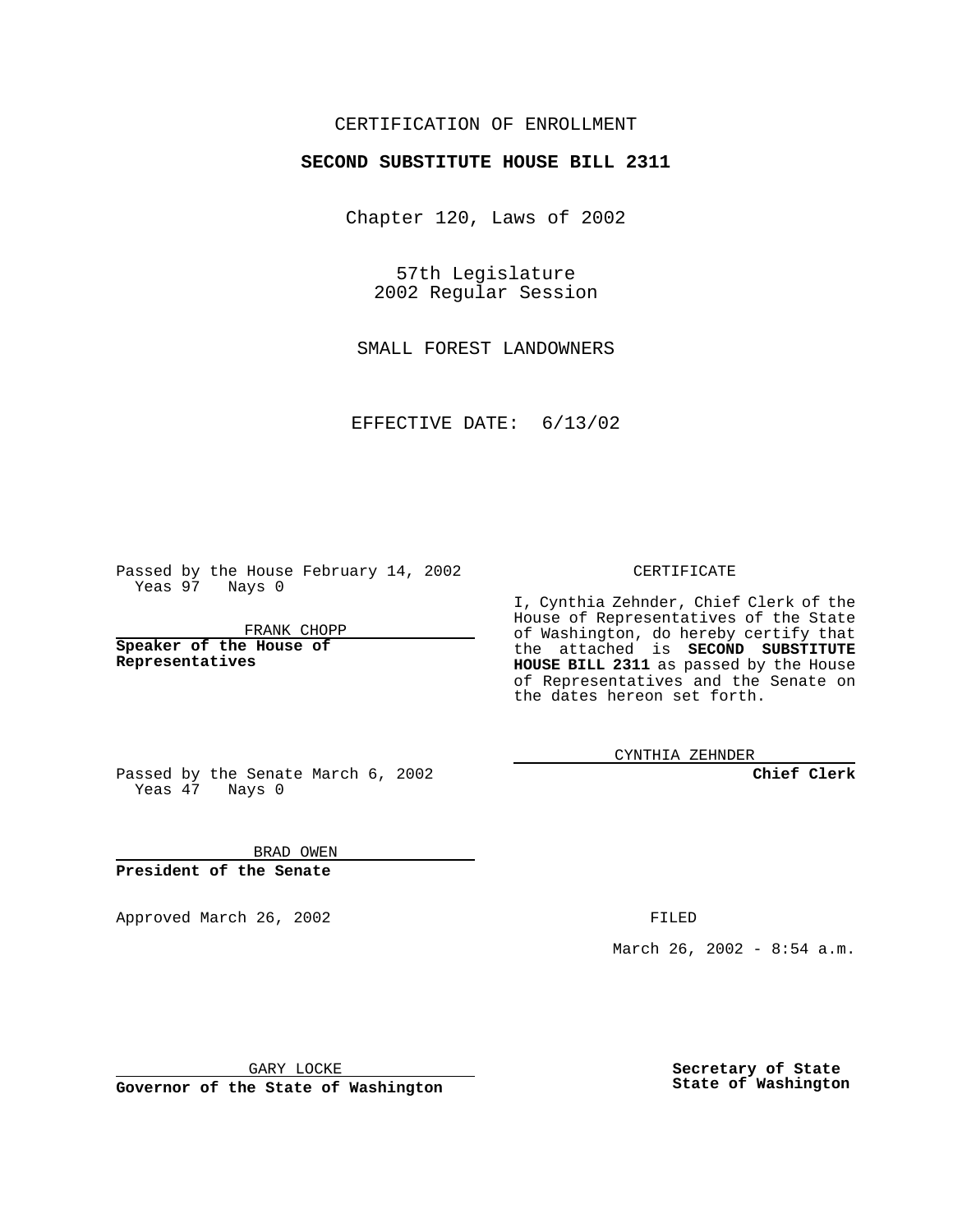## **SECOND SUBSTITUTE HOUSE BILL 2311** \_\_\_\_\_\_\_\_\_\_\_\_\_\_\_\_\_\_\_\_\_\_\_\_\_\_\_\_\_\_\_\_\_\_\_\_\_\_\_\_\_\_\_\_\_\_\_

\_\_\_\_\_\_\_\_\_\_\_\_\_\_\_\_\_\_\_\_\_\_\_\_\_\_\_\_\_\_\_\_\_\_\_\_\_\_\_\_\_\_\_\_\_\_\_

Passed Legislature - 2002 Regular Session

## **State of Washington 57th Legislature 2002 Regular Session**

**By** House Committee on Appropriations (originally sponsored by Representatives Doumit, Sump, Jackley, Rockefeller, Kessler, Eickmeyer, Hatfield, Delvin, Buck, Linville, Upthegrove, Ericksen and Cairnes)

Read first time 02/09/2002.

1 AN ACT Relating to small forest landowners; amending RCW 76.13.110, 2 76.13.120, and 76.13.140; and adding a new section to chapter 76.09 3 RCW.

4 BE IT ENACTED BY THE LEGISLATURE OF THE STATE OF WASHINGTON:

5 **Sec. 1.** RCW 76.13.110 and 2001 c 280 s 1 are each amended to read 6 as follows:

 (1) The department of natural resources shall establish and maintain a small forest landowner office. The small forest landowner office shall be a resource and focal point for small forest landowner concerns and policies, and shall have significant expertise regarding the management of small forest holdings, governmental programs applicable to such holdings, and the forestry riparian easement 13 program.

14 (2) The small forest landowner office shall administer the 15 provisions of the forestry riparian easement program created under RCW 16 76.13.120. ((With respect to that program, the office shall have the 17 authority to contract with private consultants that the office finds 18 qualified to perform timber cruises of forestry riparian easements or 19 to lay out streamside buffers and comply with other forest and fish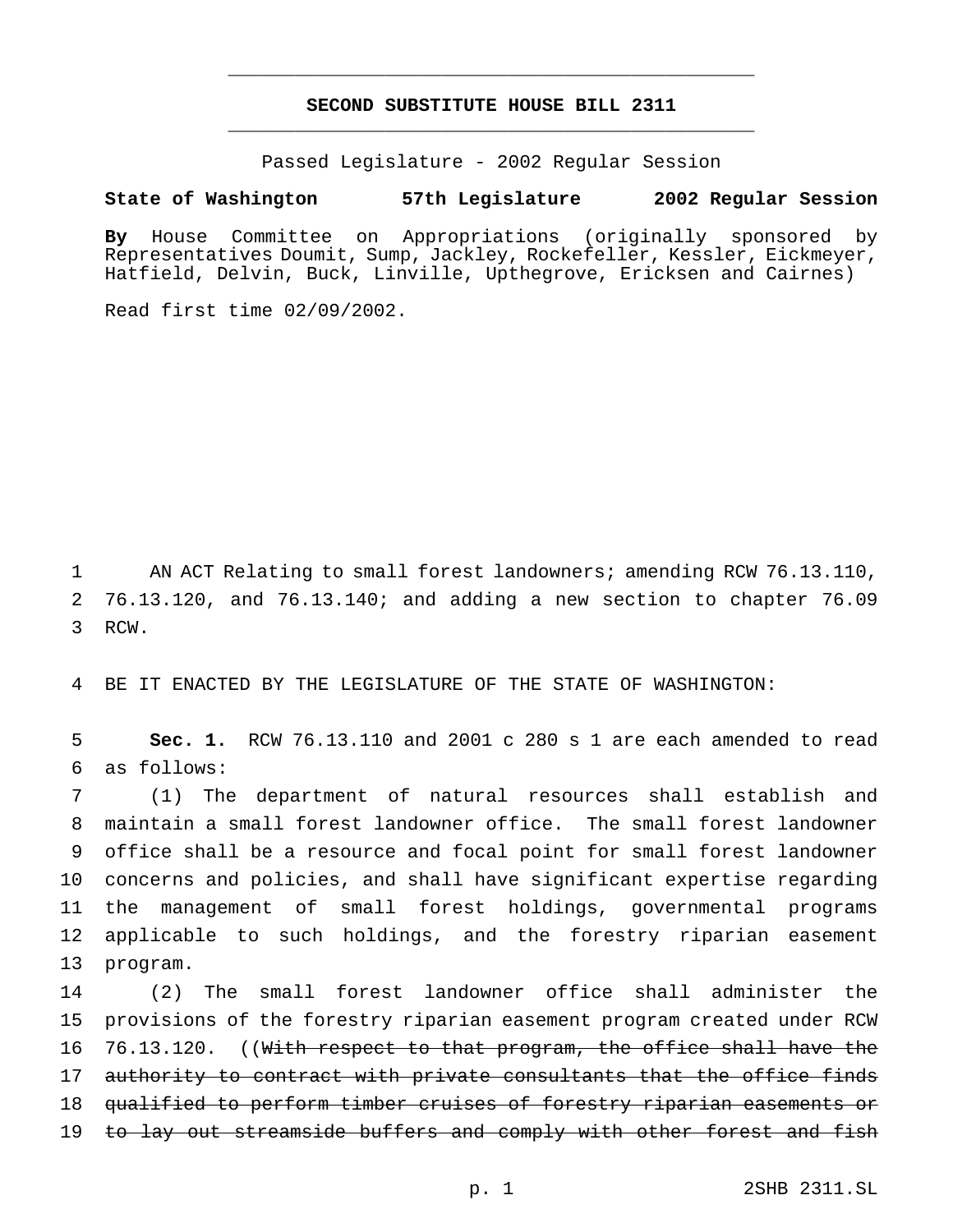regulatory requirements related to the forest riparian easement

2  $<sub>program.</sub>)$ </sub>

 (3) The small forest landowner office shall assist in the development of small landowner options through alternate management plans or alternate harvest restrictions appropriate to small landowners. The small forest landowner office shall develop criteria to be adopted by the forest practices board in rules and a manual for alternate management plans or alternate harvest restrictions. These alternate plans or alternate harvest restrictions shall meet riparian functions while requiring less costly regulatory prescriptions. At the landowner's option, alternate plans or alternate harvest restrictions may be used to further meet riparian functions.

 The small forest landowner office shall evaluate the cumulative impact of such alternate management plans or alternate harvest restrictions on essential riparian functions at the subbasin or watershed level. The small forest landowner office shall adjust future alternate management plans or alternate harvest restrictions in a manner that will minimize the negative impacts on essential riparian functions within a subbasin or watershed.

 (4) An advisory committee is established to assist the small forest landowner office in developing policy and recommending rules to the forest practices board. The advisory committee shall consist of seven members, including a representative from the department of ecology, the department of fish and wildlife, and a tribal representative. Four additional committee members shall be small forest landowners who shall be appointed by the commissioner of public lands from a list of candidates submitted by the board of directors of the Washington farm forestry association or its successor organization. The association 29 shall submit more than one candidate for each position. The commissioner shall designate two of the initial small forest landowner 31 appointees to serve five-year terms and the other two small forest 32 landowner appointees to serve four-year terms. Thereafter, appointees shall serve for a term of four years. The small forest landowner office shall review draft rules or rule concepts with the committee prior to recommending such rules to the forest practices board. The office shall reimburse nongovernmental committee members for reasonable expenses associated with attending committee meetings as provided in RCW 43.03.050 and 43.03.060.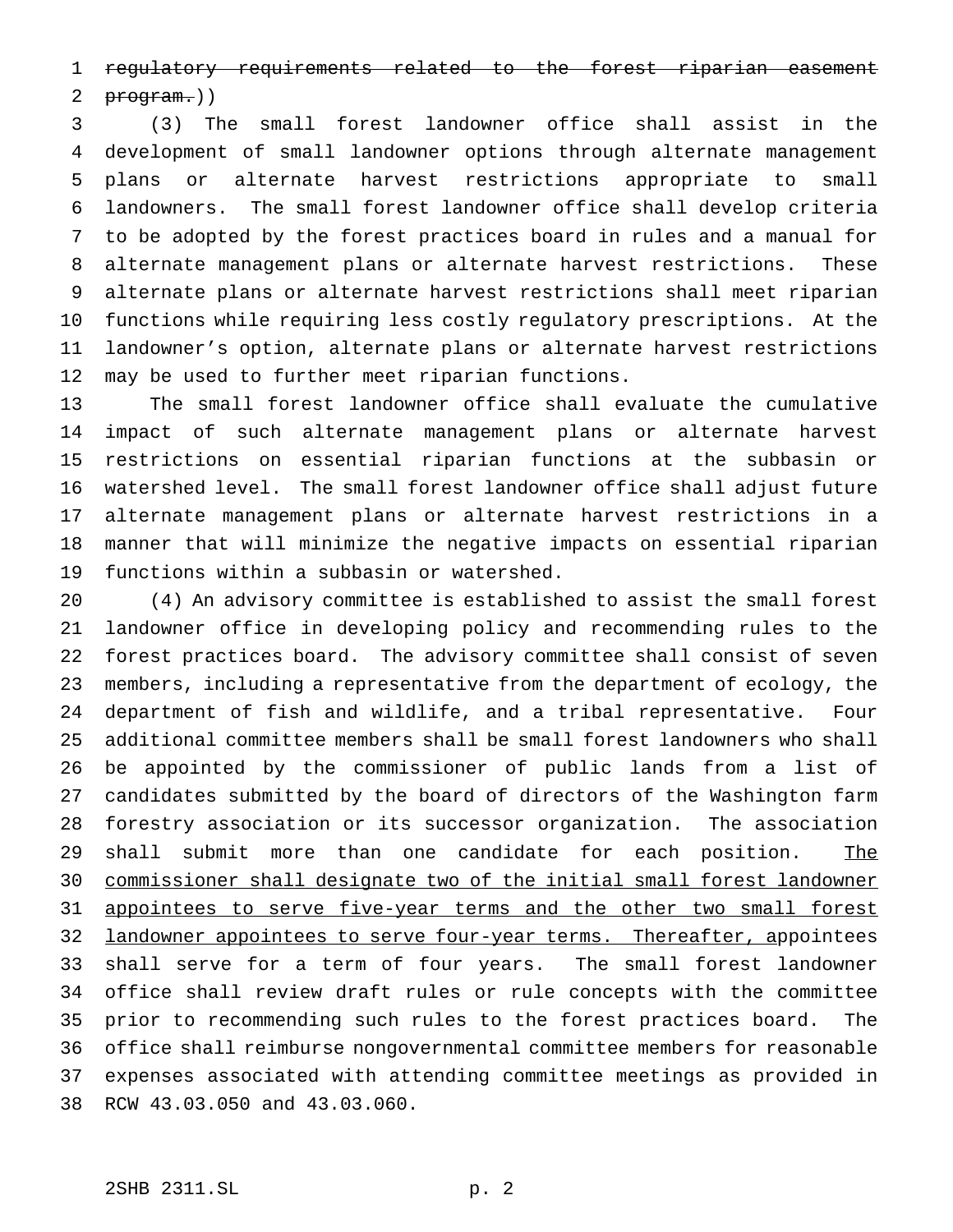(5) By December 1, 2002, the small forest landowner office shall provide a report to the board and the legislature containing:

 (a) Estimates of the amounts of nonindustrial forests and woodlands in holdings of twenty acres or less, twenty-one to one hundred acres, one hundred to one thousand acres, and one thousand to five thousand acres, in western Washington and eastern Washington, and the number of persons having total nonindustrial forest and woodland holdings in 8 those size ranges;

 (b) Estimates of the number of parcels of nonindustrial forests and woodlands held in contiguous ownerships of twenty acres or less, and the percentages of those parcels containing improvements used: (i) As primary residences for half or more of most years; (ii) as vacation 13 homes or other temporary residences for less than half of most years; 14 and (iii) for other uses;

 (c) The watershed administrative units in which significant portions of the riparian areas or total land area are nonindustrial forests and woodlands;

 (d) Estimates of the number of forest practices applications and notifications filed per year for forest road construction, silvicultural activities to enhance timber growth, timber harvest not associated with conversion to nonforest land uses, with estimates of the number of acres of nonindustrial forests and woodlands on which forest practices are conducted under those applications and notifications; and

 (e) Recommendations on ways the board and the legislature could provide more effective incentives to encourage continued management of nonindustrial forests and woodlands for forestry uses in ways that better protect salmon, other fish and wildlife, water quality, and other environmental values.

 (6) By December 1, 2004, and every four years thereafter, the small forest landowner office shall provide to the board and the legislature an update of the report described in subsection (5) of this section, containing more recent information and describing:

 (a) Trends in the items estimated under subsection (5)(a) through (d) of this section;

 (b) Whether, how, and to what extent the forest practices act and rules contributed to those trends; and

 (c) Whether, how, and to what extent: (i) The board and legislature implemented recommendations made in the previous report;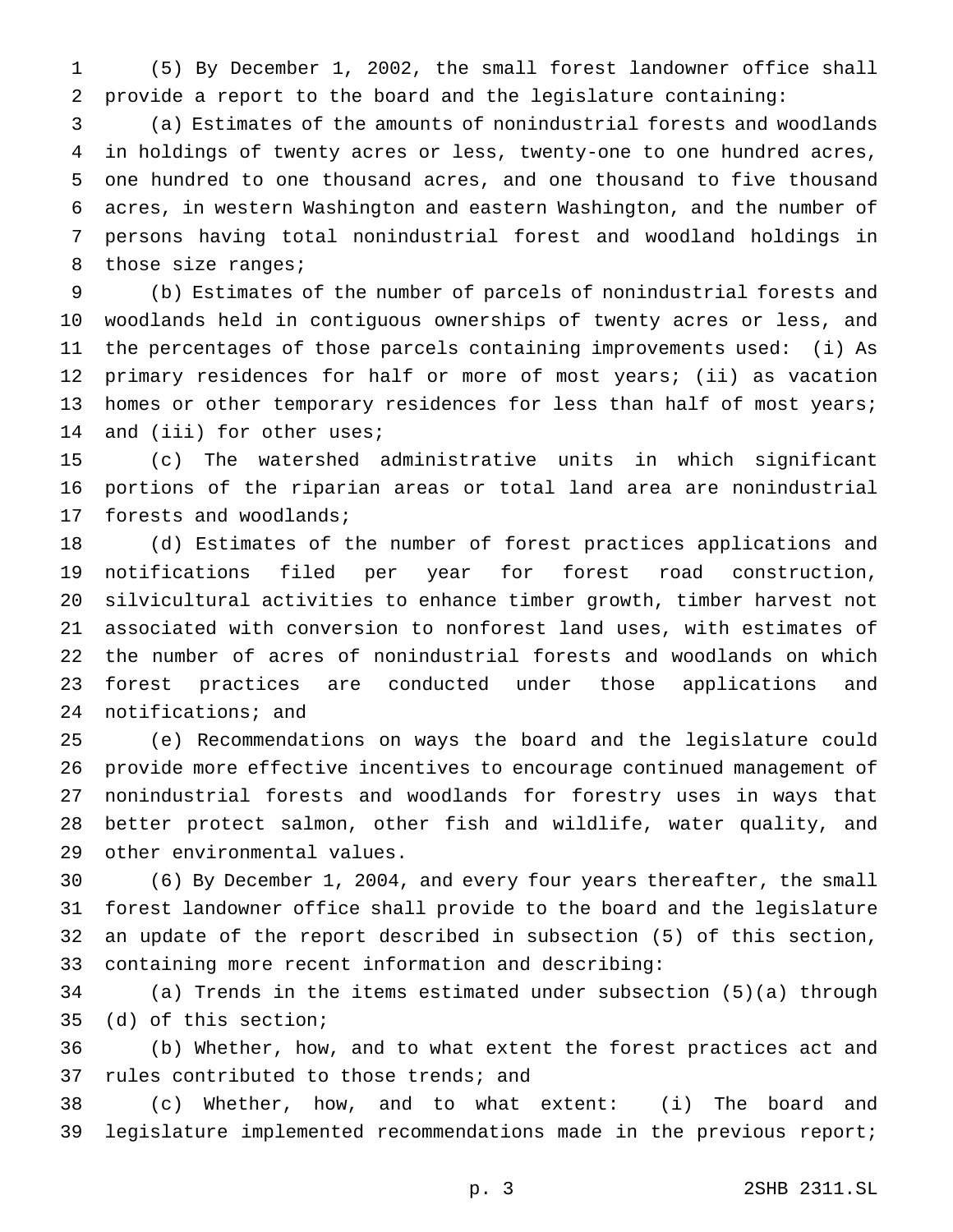and (ii) implementation of or failure to implement those recommendations affected those trends.

 **Sec. 2.** RCW 76.13.120 and 2001 c 280 s 2 are each amended to read as follows:

 (1) The legislature finds that the state should acquire easements along riparian and other sensitive aquatic areas from small forest landowners willing to sell or donate such easements to the state provided that the state will not be required to acquire such easements if they are subject to unacceptable liabilities. The legislature therefore establishes a forestry riparian easement program.

 (2) The definitions in this subsection apply throughout this section and RCW 76.13.100 and 76.13.110 unless the context clearly requires otherwise.

 (a) "Forestry riparian easement" means an easement covering qualifying timber granted voluntarily to the state by a small forest landowner.

 (b) "Qualifying timber" means those trees covered by a forest practices application that the small forest landowner is required to leave unharvested under the rules adopted under RCW 76.09.055 and 76.09.370 or that is made uneconomic to harvest by those rules, and for which the small landowner is willing to grant the state a forestry riparian easement. "Qualifying timber" is timber within or bordering a commercially reasonable harvest unit as determined under rules adopted by the forest practices board, or timber for which an approved forest practices application for timber harvest cannot be obtained because of restrictions under the forest practices rules.

 (c) "Small forest landowner" means a landowner meeting all of the following characteristics: (i) A forest landowner as defined in RCW 76.09.020 whose interest in the land and timber is in fee or who has rights to the timber to be included in the forestry riparian easement that extend at least fifty years from the date the forest practices application associated with the easement is submitted; (ii) an entity that has harvested from its own lands in this state during the three years prior to the year of application an average timber volume that 35 would qualify the owner as a small ((timber)) harvester under RCW 36 ( $(84.33.073(1))$   $84.33.035$ ; and (iii) an entity that certifies at the time of application that it does not expect to harvest from its own 38 lands more than the volume allowed by RCW ((84.33.073(1))) 84.33.035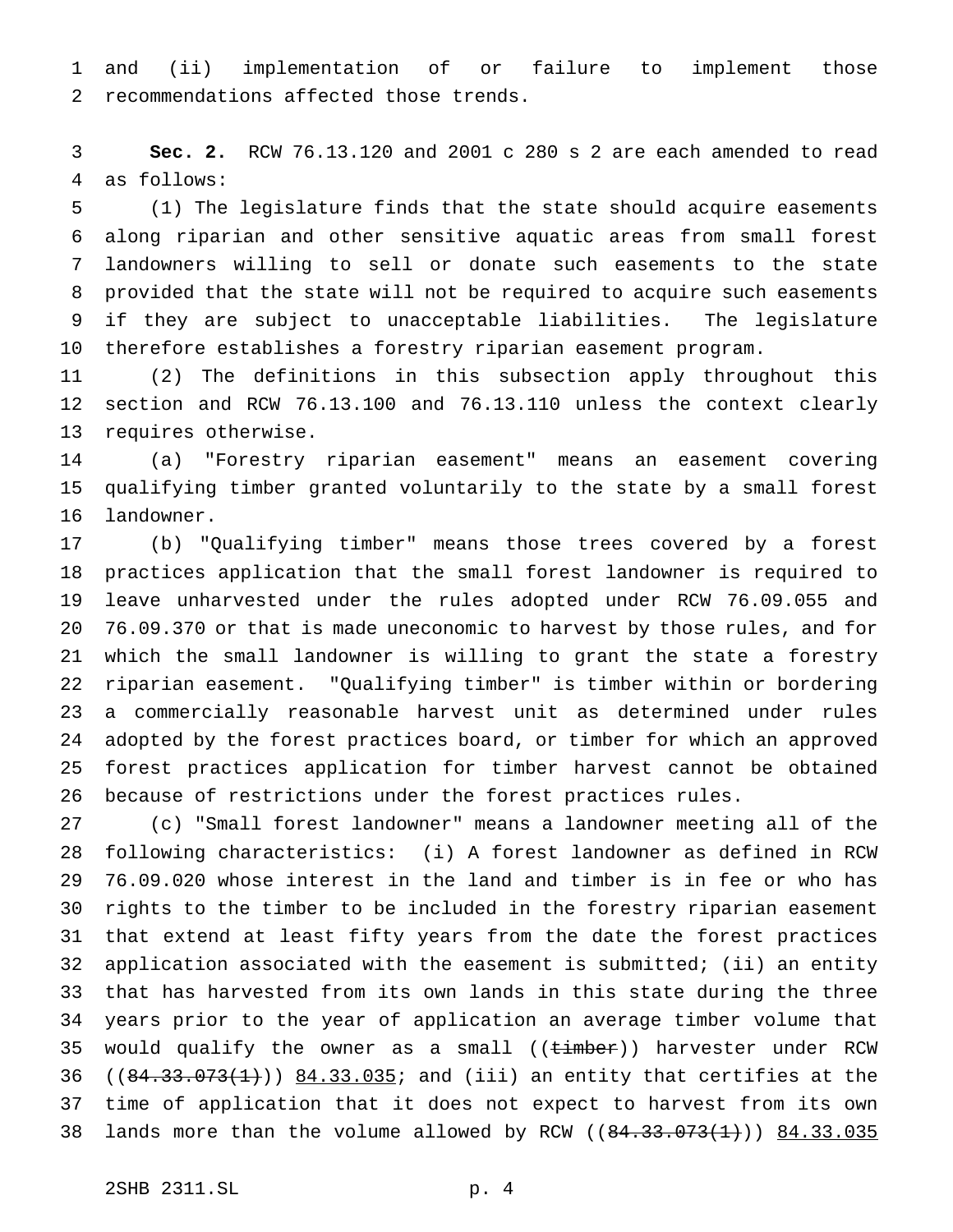during the ten years following application. If a landowner's prior 2 three-year average harvest exceeds the limit of RCW ((84.33.073(1))) 3 84.33.035, or the landowner expects to exceed this limit during the ten years following application, and that landowner establishes to the department of natural resources' reasonable satisfaction that the harvest limits were or will be exceeded to raise funds to pay estate taxes or equally compelling and unexpected obligations such as court- ordered judgments or extraordinary medical expenses, the landowner shall be deemed to be a small forest landowner.

 For purposes of determining whether a person qualifies as a small forest landowner, the small forest landowner office, created in RCW 76.13.110, shall evaluate the landowner under this definition as of the date that the forest practices application is submitted or the date the landowner notifies the department that the harvest is to begin with which the forestry riparian easement is associated. A small forest landowner can include an individual, partnership, corporate, or other nongovernmental legal entity. If a landowner grants timber rights to another entity for less than five years, the landowner may still qualify as a small forest landowner under this section. If a landowner is unable to obtain an approved forest practices application for timber harvest for any of his or her land because of restrictions under the forest practices rules, the landowner may still qualify as a small forest landowner under this section.

 (d) "Completion of harvest" means that the trees have been harvested from an area and that further entry into that area by mechanized logging or slash treating equipment is not expected.

 (3) The department of natural resources is authorized and directed to accept and hold in the name of the state of Washington forestry riparian easements granted by small forest landowners covering qualifying timber and to pay compensation to such landowners in accordance with subsections (6) and (7) of this section. The department of natural resources may not transfer the easements to any entity other than another state agency.

 (4) Forestry riparian easements shall be effective for fifty years from the date the forest practices application associated with the qualifying timber is submitted to the department of natural resources, unless the easement is terminated earlier by the department of natural resources voluntarily, based on a determination that termination is in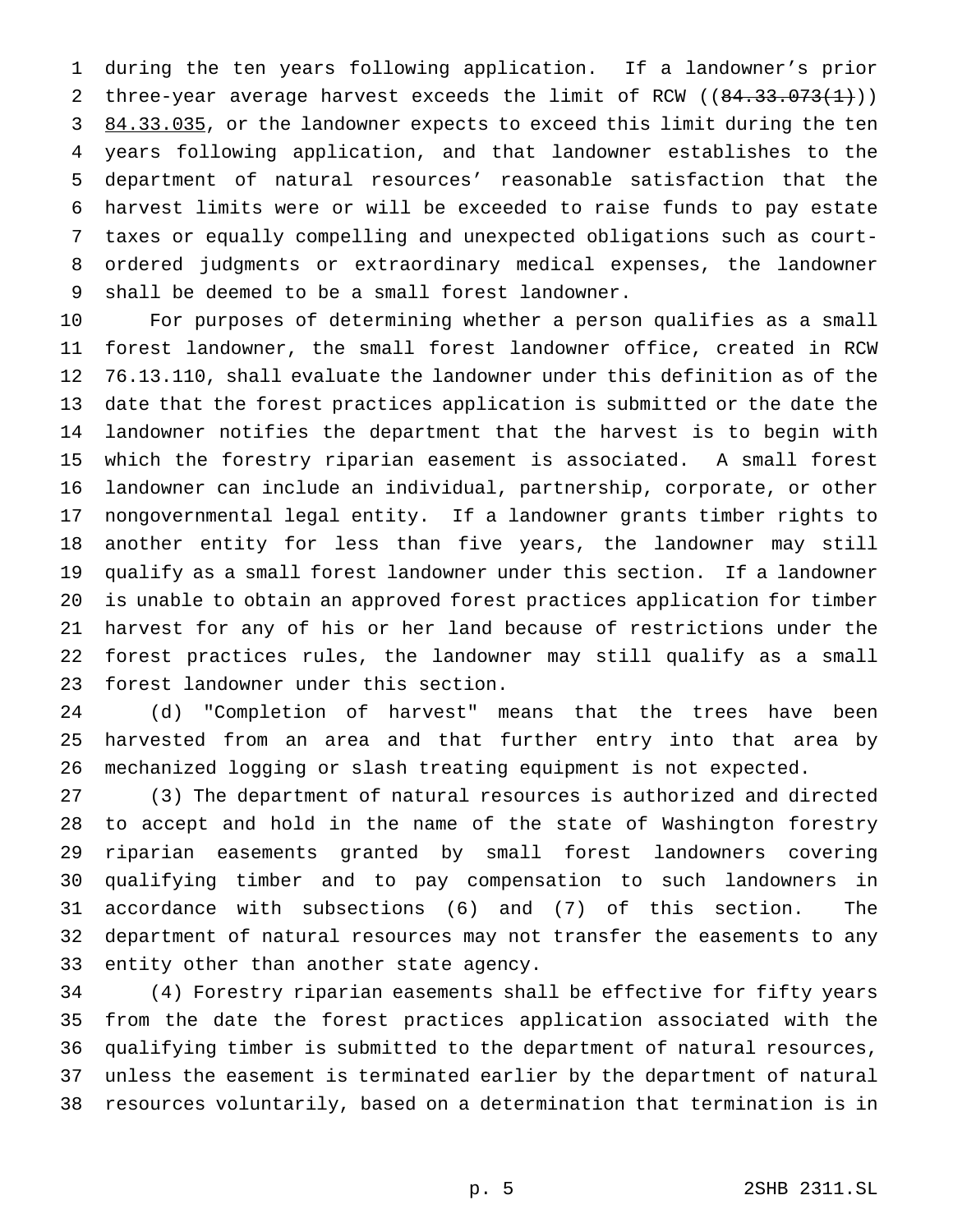the best interest of the state, or under the terms of a termination clause in the easement.

 (5) Forestry riparian easements shall be restrictive only, and shall preserve all lawful uses of the easement premises by the landowner that are consistent with the terms of the easement and the requirement to protect riparian functions during the term of the easement, subject to the restriction that the leave trees required by the rules to be left on the easement premises may not be cut during the term of the easement. No right of public access to or across, or any public use of the easement premises is created by this statute or by the easement. Forestry riparian easements shall not be deemed to trigger the compensating tax of or otherwise disqualify land from being taxed under chapter 84.33 or 84.34 RCW.

 (6) Upon application of a small forest landowner for a riparian easement that is associated with a forest practices application and the landowner's marking of the qualifying timber on the qualifying lands, the small forest landowner office shall determine the compensation to be offered to the small forest landowner as provided for in this section. The small forest landowner office shall also determine the compensation to be offered to a small forest landowner for qualifying timber for which an approved forest practices application for timber harvest cannot be obtained because of restrictions under the forest practices rules. The legislature recognizes that there is not readily available market transaction evidence of value for easements of this nature, and thus establishes the following methodology to ascertain the value for forestry riparian easements. Values so determined shall not be considered competent evidence of value for any other purpose.

 The small forest landowner office shall establish the volume of the qualifying timber. Based on that volume and using data obtained or maintained by the department of revenue under RCW 84.33.074 and 84.33.091, the small forest landowner office shall attempt to determine the fair market value of the qualifying timber as of the date the forest practices application associated with the qualifying timber was submitted or the date the landowner notifies the department that the 35 harvest is to begin. ((<del>If, under the forest practices rules adopted</del> under chapter 4, Laws of 1999 sp. sess., some qualifying timber may be 37 removed prior to the expiration of the fifty-year term of the easement, 38 the small forest landowner office shall apply a reduced compensation 39 factor to ascertain the value of those trees based on the proportional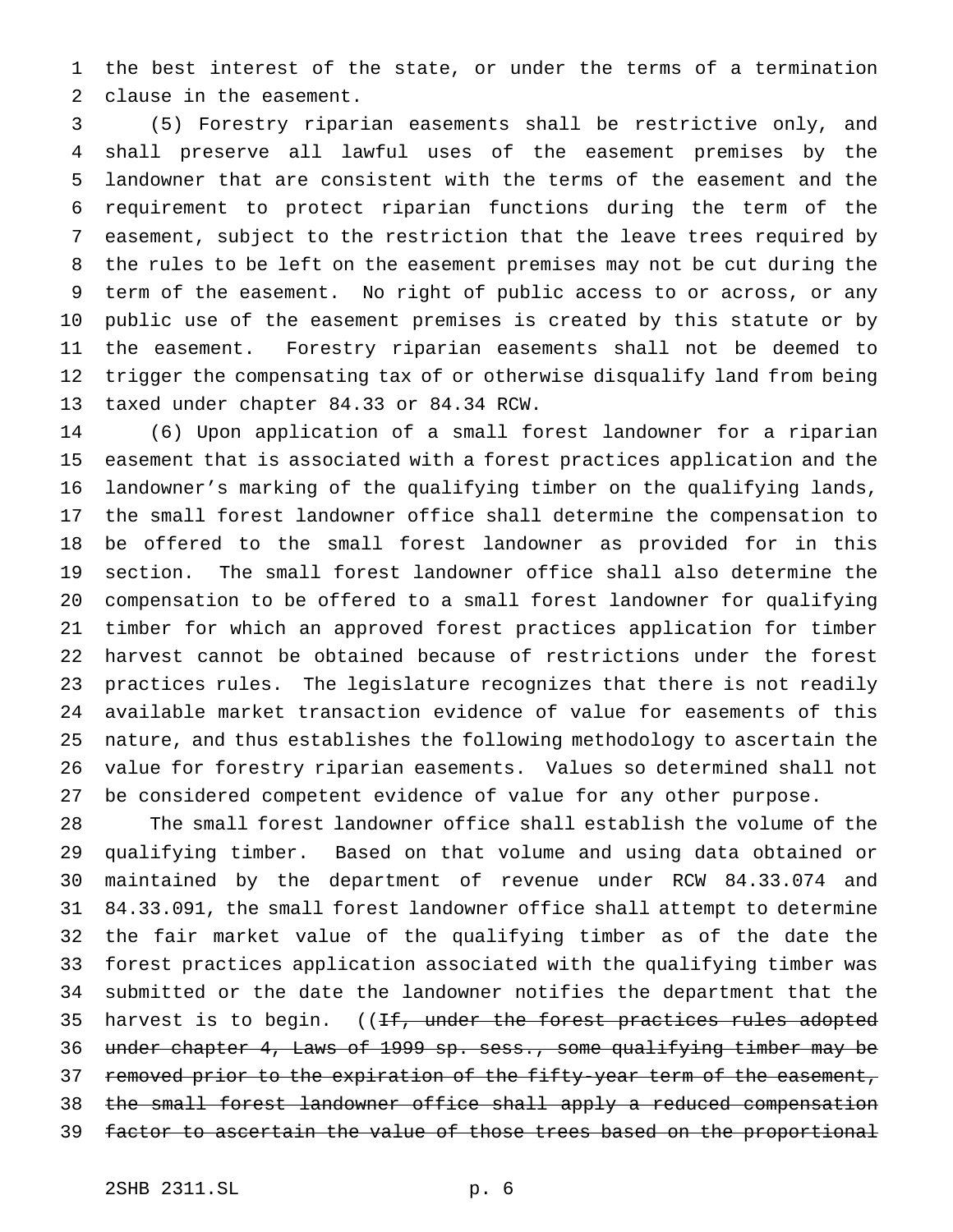economic value, considering income and growth, lost to the landowner)) Removal of any qualifying timber before the expiration of the easement 3 must be in accordance with the forest practices rules and the terms of 4 the easement. There shall be no reduction in compensation for reentry.

 (7) Except as provided in subsection (8) of this section, the small forest landowner office shall, subject to available funding, offer compensation to the small forest landowner in the amount of fifty percent of the value determined in subsection (6) of this section, plus 9 the compliance and reimbursement costs as determined in accordance with RCW 76.13.140. If the landowner accepts the offer for qualifying timber that will be harvested pursuant to an approved forest practices application, the department of natural resources shall pay the compensation promptly upon (a) completion of harvest in the area covered by the forestry riparian easement; (b) verification that there has been compliance with the rules requiring leave trees in the easement area; and (c) execution and delivery of the easement to the department of natural resources. If the landowner accepts the offer for qualifying timber for which an approved forest practices application for timber harvest cannot be obtained because of restrictions under the forest practices rules, the department of natural resources shall pay the compensation promptly upon (i) verification that there has been compliance with the rules requiring 23 leave trees in the easement area; and (ii) execution and delivery of the easement to the department of natural resources. Upon donation or payment of compensation, the department of natural resources may record the easement.

 (8) For approved forest practices applications where the regulatory impact is greater than the average percentage impact for all small landowners as determined by the department of natural resources analysis under the regulatory fairness act, chapter 19.85 RCW, the compensation offered will be increased to one hundred percent for that portion of the regulatory impact that is in excess of the average. Regulatory impact includes trees left in buffers, special management zones, and those rendered uneconomic to harvest by these rules. A separate average or high impact regulatory threshold shall be established for western and eastern Washington. Criteria for these measurements and payments shall be established by the small forest landowner office.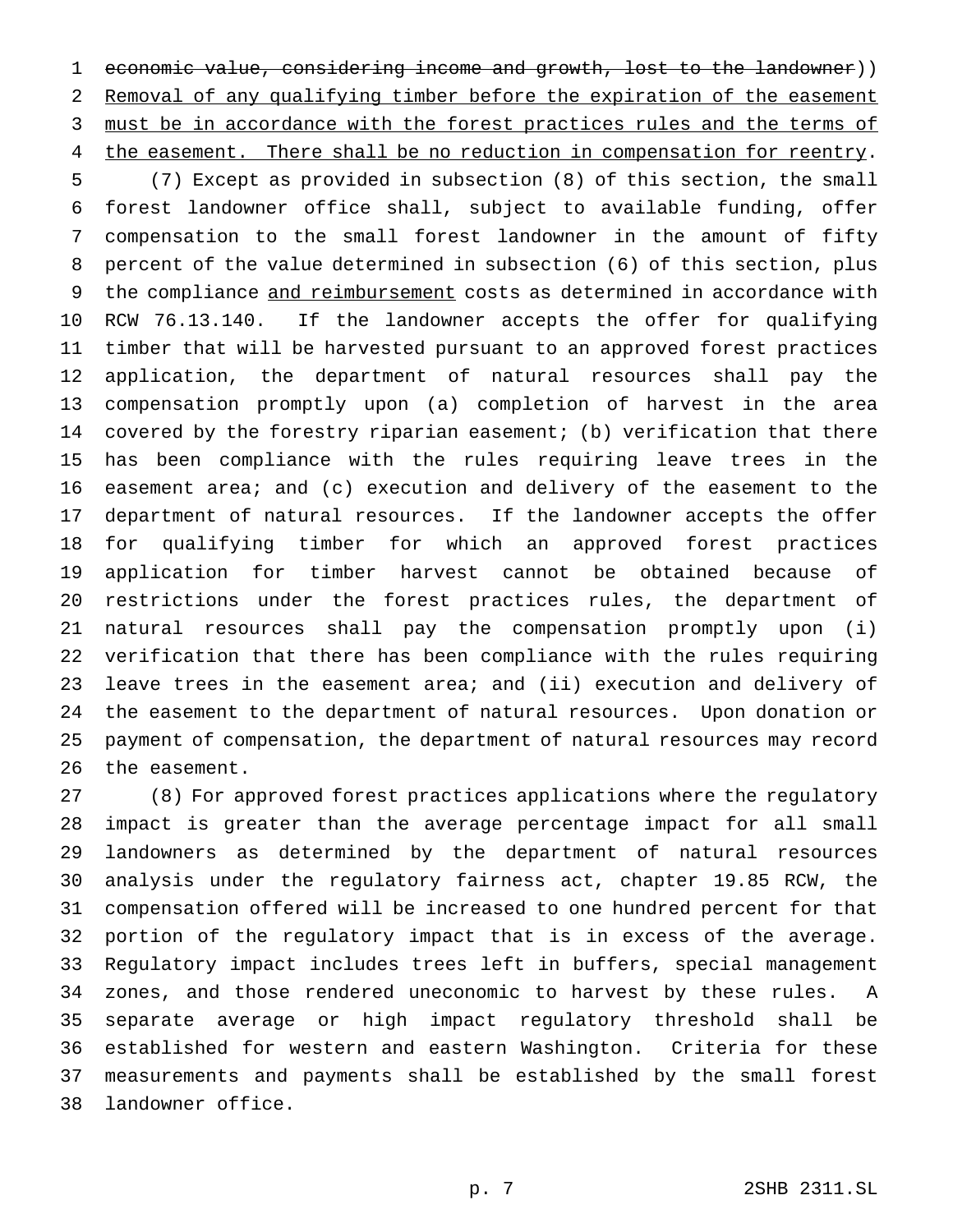(9) The forest practices board shall adopt rules under the administrative procedure act, chapter 34.05 RCW, to implement the forestry riparian easement program, including the following:

 (a) A standard version or versions of all documents necessary or advisable to create the forestry riparian easements as provided for in this section;

 (b) Standards for descriptions of the easement premises with a degree of precision that is reasonable in relation to the values involved;

 (c) Methods and standards for cruises and valuation of forestry riparian easements for purposes of establishing the compensation. The department of natural resources shall perform the timber cruises of forestry riparian easements required under this chapter and chapter 76.09 RCW. Any rules concerning the methods and standards for valuations of forestry riparian easements shall apply only to the department of natural resources, small forest landowners, and the small forest landowner office;

 (d) A method to determine that a forest practices application involves a commercially reasonable harvest, and adopt criteria for entering into a forest riparian easement where a commercially reasonable harvest is not possible or a forest practices application that has been submitted cannot be approved because of restrictions under the forest practices rules;

 (e) A method to address blowdown of qualified timber falling outside the easement premises;

 (f) A formula for sharing of proceeds in relation to the acquisition of qualified timber covered by an easement through the exercise or threats of eminent domain by a federal or state agency with eminent domain authority, based on the present value of the department of natural resources' and the landowner's relative interests in the qualified timber;

(g) High impact regulatory thresholds;

 (h) A method to determine timber that is qualifying timber because it is rendered uneconomic to harvest by the rules adopted under RCW 76.09.055 and 76.09.370; and

 (i) A method for internal department of natural resources review of small forest landowner office compensation decisions under subsection (7) of this section.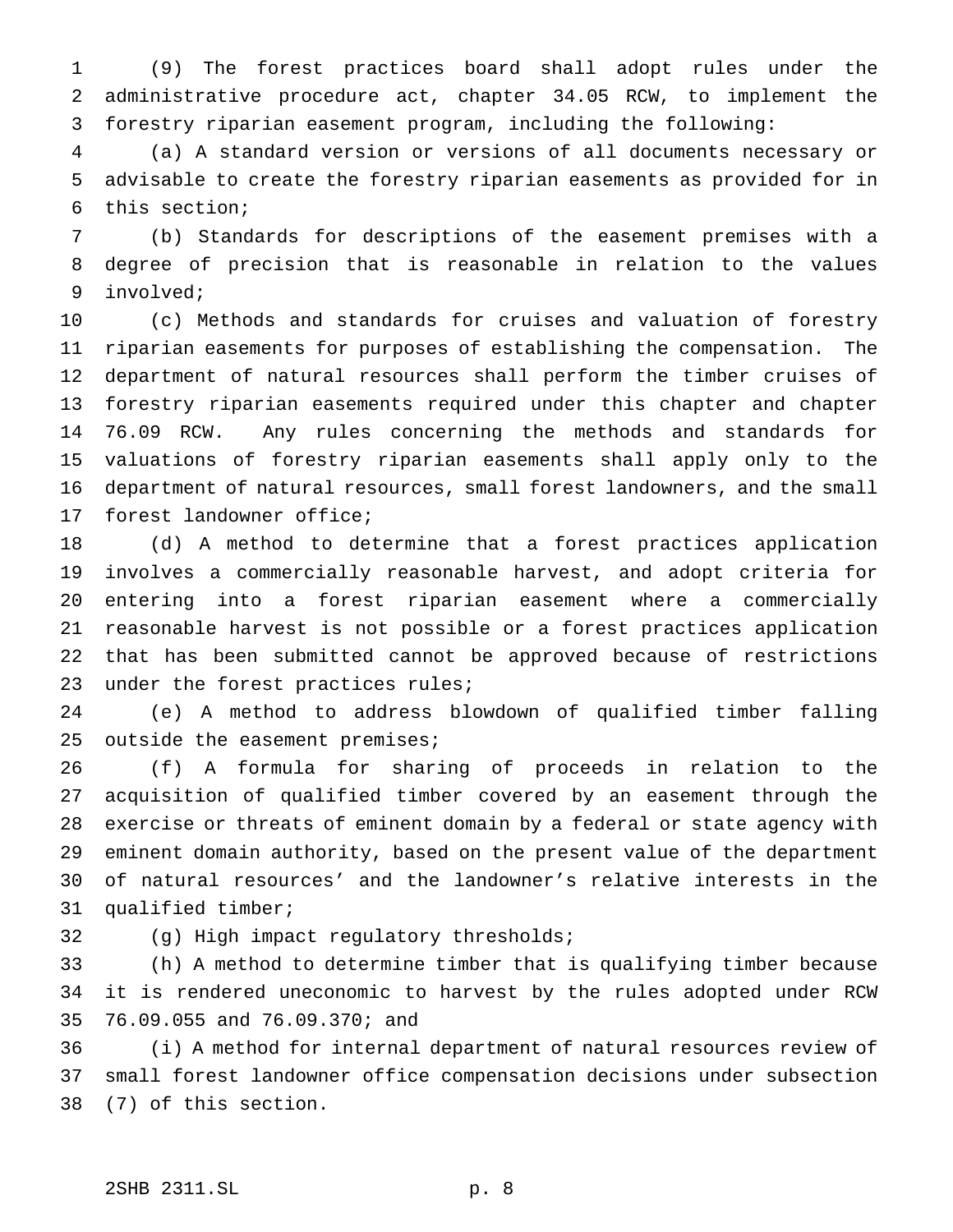**Sec. 3.** RCW 76.13.140 and 2001 c 280 s 3 are each amended to read as follows:

 In order to assist small forest landowners to remain economically viable, the legislature intends that the small forest landowners be able to net fifty percent of the value of the trees left in the buffer areas. The amount of compensation offered in RCW 76.13.120 shall also include the compliance costs for participation in the riparian easement program. For purposes of this section, "compliance costs" includes the cost of preparing and recording the easement, and any business and occupation tax and real estate excise tax imposed because of entering 11 into the easement. The office may contract with private consultants 12 that the office finds qualified to perform timber cruises of forestry 13 riparian easements or to lay out streamside buffers and comply with 14 other forest and fish regulatory requirements related to the forest 15 riparian easement program. The department shall reimburse small forest 16 landowners for the actual costs incurred for laying out the streamside 17 buffers and marking the qualifying timber once a contract has been 18 executed for the forestry riparian easement program. Reimbursement is 19 subject to the work being acceptable to the department. The small forest landowner office shall determine how the reimbursement costs will be calculated.

 NEW SECTION. **Sec. 4.** A new section is added to chapter 76.09 RCW to read as follows:

 The legislature intends that small forest landowners have access to alternate plan processes or alternate harvest restrictions, or both if necessary, that meet the public resource protection standard set forth in RCW 76.09.370(3), but which also lowers the overall cost of regulation to small forest landowners including, but not limited to, timber value forgone, layout costs, and operating costs. The forest practices board shall consult with the small forest landowner office advisory committee in developing these alternate approaches. By July 1, 2003, the forest practices board shall provide the legislature with a written report that describes the board's progress in developing alternate plan processes or alternate harvest restrictions, or both if necessary, that meet legislative intent.

 As used in this section, "small forest landowner" has the same meaning as defined in RCW 76.13.120(2).